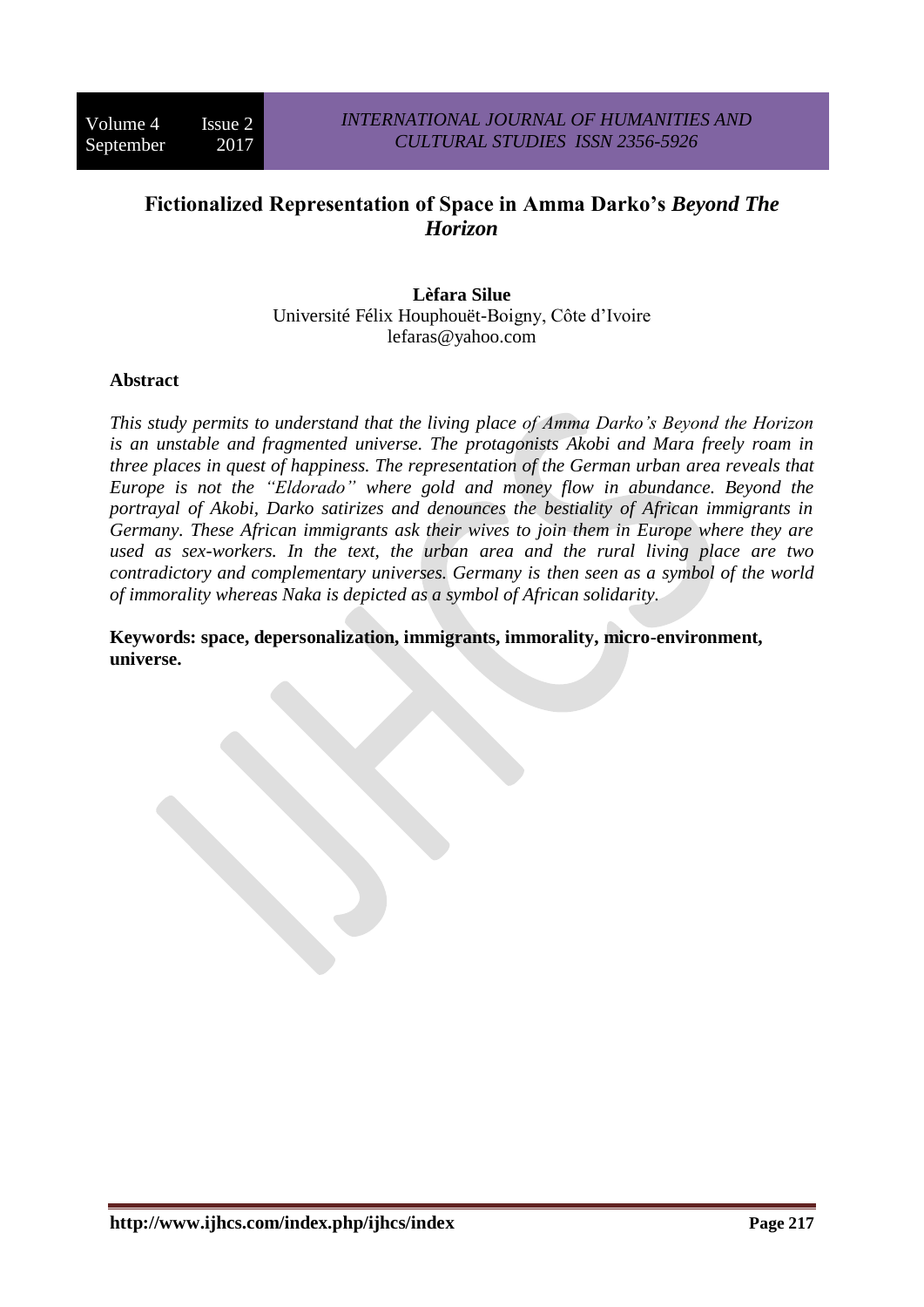# **Résumé**

*Cette étude permet de comprendre que l'espace vécu de Beyond the Horizon d'Amma Darko est un l'univers instable et fragmenté. Les personnages Akobi et Mara se vagabondent librement dans trois espaces en quête du bonheur. La représentation de l'espace urbain allemand démontre que l'Europe n'est pas « l'Eldorado » où l'or et l'argent coulent en abondance. Au-delà de la représentation Akobi, Darko critique et dénonce la bestialité des immigrés africains en Allemagne. Ces immigrés africains vont partir leurs femmes en Europe où elles utilisées comme des travailleuses du sexe. Dans le texte, L'espace urbain et l'espace rural sont deux univers qui s'opposent et se complètent. Ainsi, l'Allemagne est perçue comme un symbole du monde de l'immoralité alors que Naka est décrit comme un symbole de la solidarité africaine.*

**Mots-clés**: **espace, dépersonnalisation, immigrés, immoralité, micro-environnement, univers.**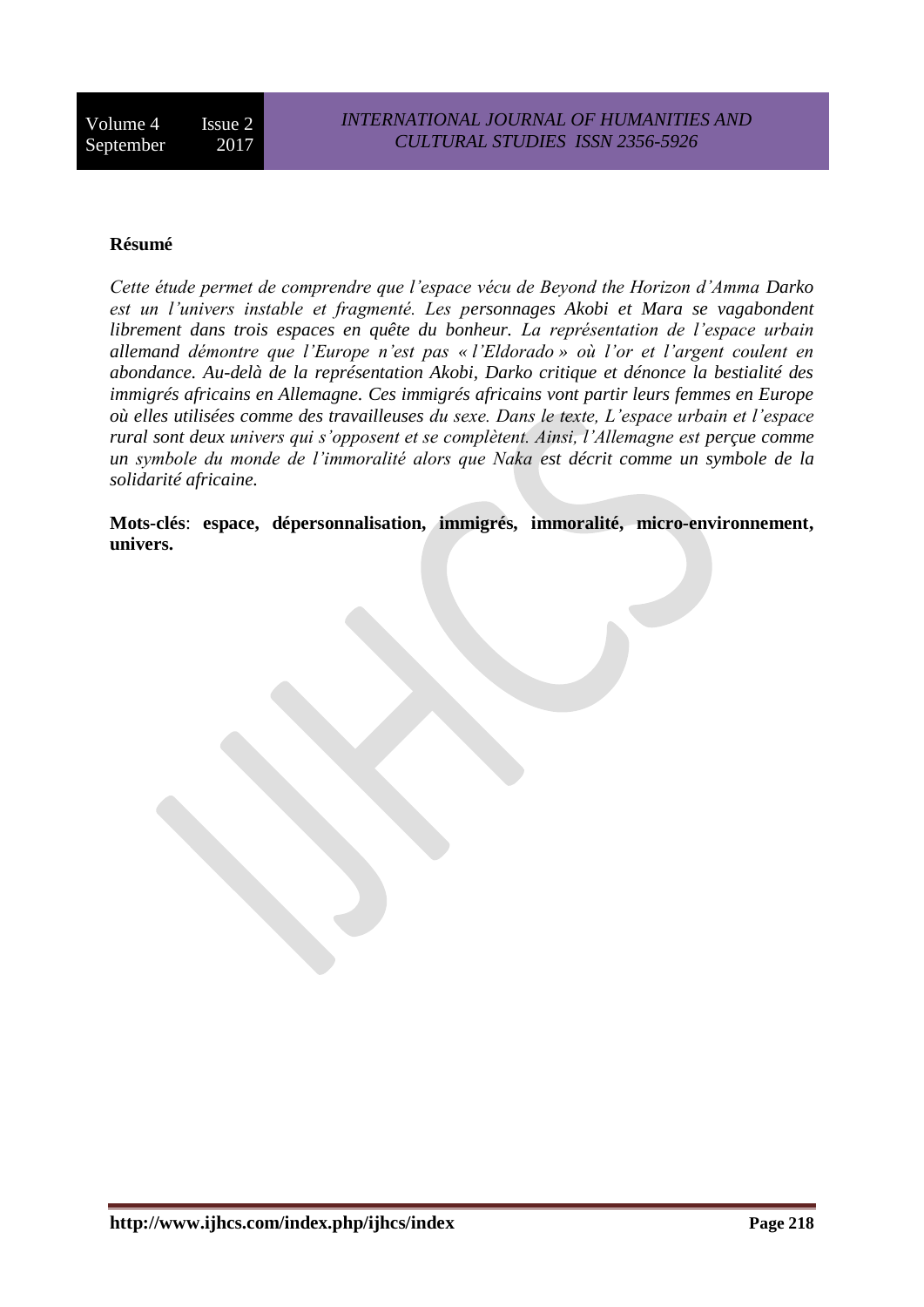#### **Introduction**

Amma Darko is a famous Ghanaian female writer. Her novel *Beyond the Horizon* (1995) is about the plight of a Ghanaian lady, Mara in Germany. Mara has been deceived by her husband, Akobi, into coming to Europe to live in a paradise. When she reaches Germany, she realizes that she is trapped by her beloved one. She is then forced to become a sex worker in order to meet the expectations of her village Naka. Their journey from the village (Naka) to the city (Accra) and their illegal immigration in Germany reveals the importance of the theme of space in Darko's novel. As such, the study of space and its representations are necessary for a better understanding of the quintessence of any literary work. In Gérard Genette's view the understanding of a text depends on the understanding of the "resources known as visual written forms and pagination of the existence of the book as a sort of complete object" (Genette, *Figures II*, 1969, p.45, translation mine). The reader must pay attention to the "telescopic" feature of the novel. Furthermore, each novel has a specific map which gives it a particular tone. By implication, the writer is bound to place the plot and the characters in a true imaginary space. The literary conception of "carnival" space and time is ambivalent and it comprises two different principles: a destroyer principle which destroys the established order and a regenerator principle which turns its look towards the better future of man (Collington, 2006, p.69). The living place is made of the spaces of representation. In other words, it comprises all the spaces known through images and symbols (Westphal, 2007, p.128). In a novel, the plot can take place in a unique place. The plot can also continue its performance in several places or it can scatter in every horizons. In this perspective, Goldenstein asserts that "spatiality presents diverse dimensions of opening. One finds a limited, a closed or a suffocating space when the plot and the characters use an open place which enables the heroes to move freely, to travel or to wander" (1989, p.90). In this regard, the living space is then the place of revelation of the protagonists' desires and intentions. This is the reason why Akobi easily moves in three opposed imaginary places. The village (Naka) represents a "micro-universe" which is utterly different from the urban area. In this view, the fictitious Ghanaian city is also different from the European environment. Every space is then unique in its kind and plays a specific social role. Moreover, the strolling of the characters in different places permits to understand the discontinuity or instability of the living places of Darko's narrative. The aim of this paper is to show that space can have a great impact on the actions and the words of characters in a literary work. In our analysis, semiotic criticism will be used because in the mind of the semiotics, the meaning of events, codes and cultural incidents, verbal and visual texts, songs and advertisements and all types of literary pieces are represented by codes, signs and symbols. Semiotics helps us to analyze the ways various verbal and nonverbal discourses convey meaning to our interlocutors (Agyekum, 2006, p. 123). As such, our work will center on three points: the rural living place of Naka, Akobi's slum in the Ghanaian city and German urban area.

# **1- The Rural Living Place of Naka**

In traditional African society, the village is a symbol of paramount importance. It is regarded as the first unity which transcends the family and the clan. In this sense, the narrator introduces Naka at the very beginning of the novel. In the narrative, Naka is the birthplace of the protagonists Akobi and Mara. Darko uses the image of Naka as a pretext to re-present the Ghanaian village in the subconscious of the reader. The Ghanaian village, Darko depicts is made of several important families or "macro-universes" which harmoniously and peacefully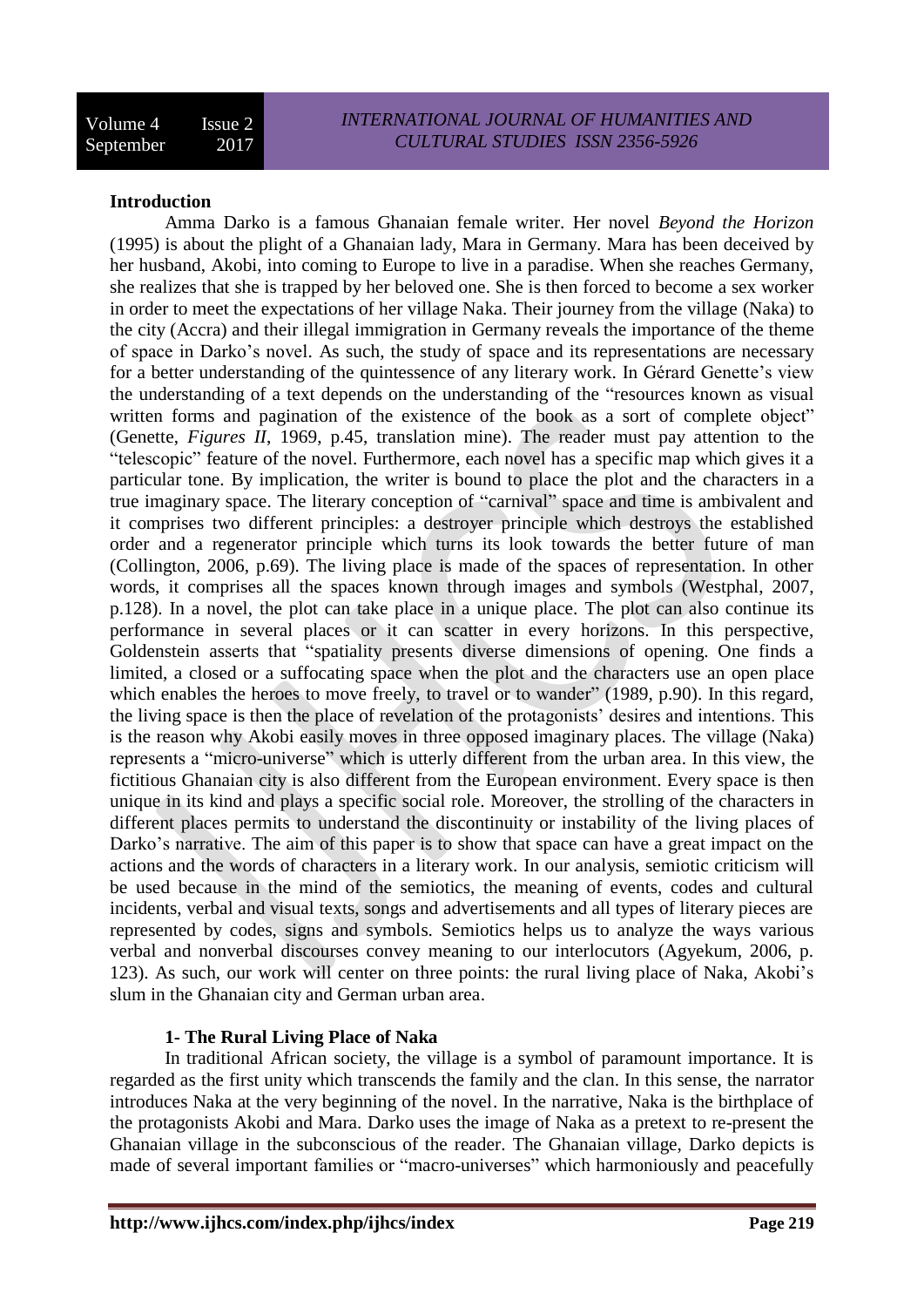coexist. This peaceful cohabitation constitutes the backbone of the village's social peace. The narrator refers to Naka through the use of the noun "village" which places us in the rural imaginary environment. As such, farming appears as the daily activity of the men of Naka:

Naka was a farming village, and Akobi's father, like most men in the village, was a farmer too. [...] one thing Akobi's father did not reckon with was that his son would refuse to return to the village and farm with him. Akobi had other plans. He had tasted town life and was craving to further it to city life. And returning to Naka to become a farmer like all the rest who hadn't been to school at all, or even as undertaker like his father, was for him out of the question. Naturally, his father was very disappointed for he was looking forward to the help of the son he had invested so much in, but Akobi successfully convinced him of the urgency of his intentions, of how he wanted to get on in life which was by no means possible if he returned to live in the village. That was how, with his father's reluctant blessing, Akobi left Naka to go and live in the big city. (pp. 4-5)

This passage clearly reveals that the lives of Naka's men are strictly linked to their land. Consequently, farming is not perceived as a chore or a punishment but it is rather seen as the "raison d'être" of men. Akobi's refusal to work in the farms of his father is the first forerunner sign of the family crisis in the traditional universe. The reader can see beyond this crisis, a questioning of the patriarchal ruling system which privileges men to the detriment of women. In this patriarchal society, women are regarded as second zone beings. As such, they do not participate in the decision-making which involves the life and survival of the village. The narrator talks about Mara's forced marriage as followed:

I remember the day clearly. I returned from the village well with my fourth bucket of water of the day when mother excitedly beckoned to me in all my wetness and muddiness, dragged me into her hut and breathlessly told me that the 'good news'. 'Your father has found a husband for you', she gasped, 'a good man!'(p. 4).

The unconscious of the text suggests that the heroine Mara does not participate in her marriage affair. This behavior of Mara can be explained by the fact that in Naka's collective consciousness marriage is a business of the Aged. This is the reason why every man is bound to find a wife to his son and a husband to his daughter. In the text, Mara's mother is very happy to see her husband perpetuating an old social practice. The enthusiasm of Mara's mother lets appear the debasement of women to their husbands. In the rural environment of Naka social facts play a significant part in the maintenance of harmony and "class division" (John Urry, 2005, p. 23). As such, cultural facts and social events are metaphorically the ideological tools used by the men of Naka to dominate women and to preserve their power.

In the narrative, the reader also sees through the representation of Naka, the image of post-independence African society. The living place of Naka is then an image of contemporary Africa which is corroded by the strife between modernity and tradition. In this social anomy, the village symbolizes hope, hospitality and shelter for town dwellers. Akobi always refers to his village whenever he needs financial assistance to survive in the Ghanaian referential capital Accra: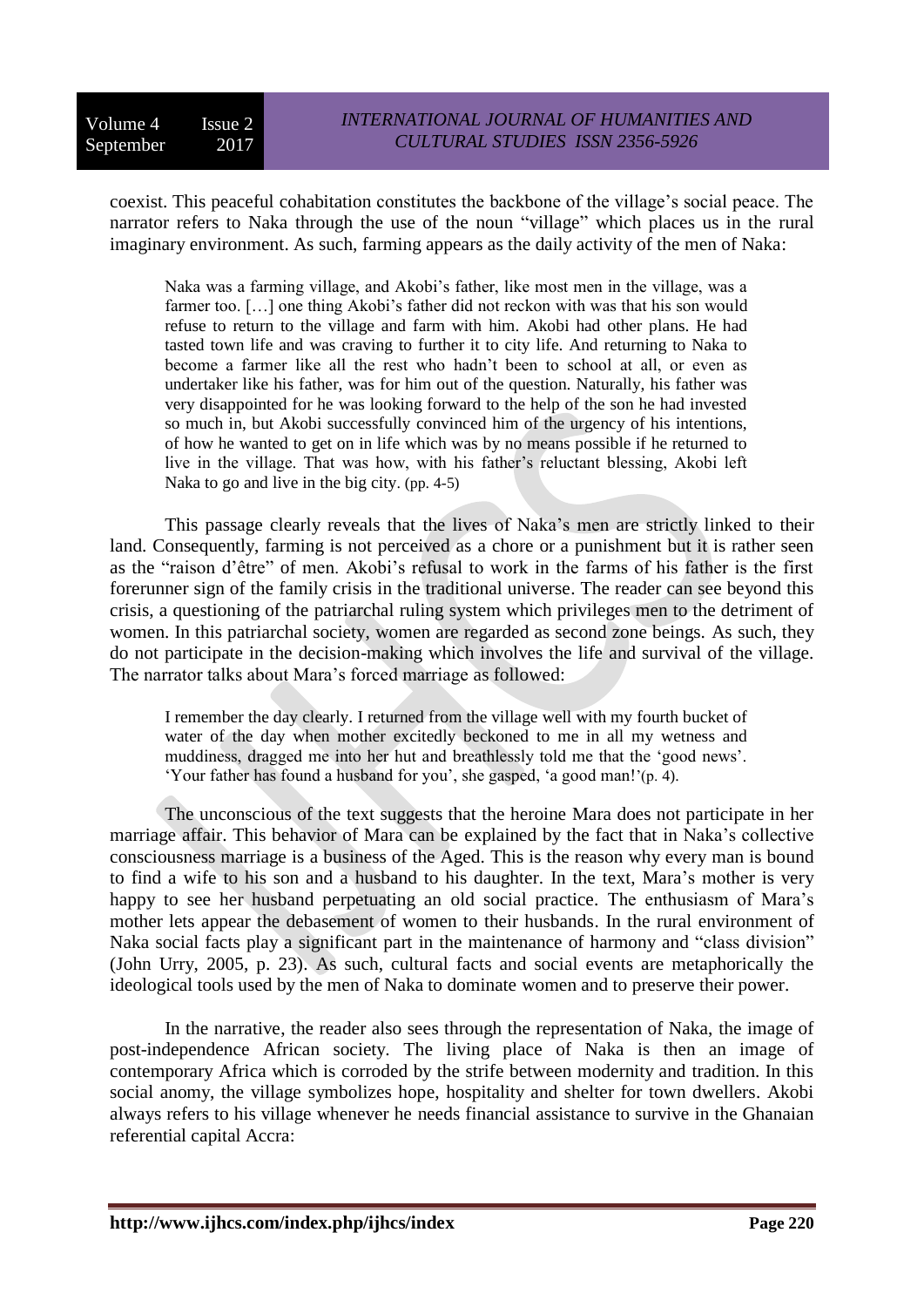So he was soon back in Naka to borrow money from his father […] The money he went borrowing from his father, he saved, and he set about searching for cheap accommodation compatible with his pocket. Several weeks later, with his heart torn in two, he showed up unexpectedly in Naka. (p.6)

Here, space implicitly expresses different social crisis and social contradictions linked to the behaviors of social actors (Sidibé Valy, 1999, p. 96). It is through the representation of the village of Naka that Darko reveals her ideology and Ghanaian traditional world view. Furthermore, Naka is seen as the ideal place of the enactment of the village's collective consciousness. This conception of the village can be justified if one regards the Ghanaian traditional village as "men living place and primitive ideological and religious unit" (Anozie, 1970, p. 93). Beyond farming, every man plays a particular social role which contributes to the protection of social cohesion. In this view, Akobi's father can be perceived as a village undertaker:

[...] Akobi's father, like most men in the village, was a farmer too. But unlike most men in the village, he was also an undertaker. And people feared him because he was a man who seldom issued threats but pitilessly carried out those he issued. A man who once shocked the entire village and beyond when he threatened to give the dying chief's linguist a 'banana funeral' because the old man owed him eight shillings and sixpence, and who, true to his word, presented the corpse on the funeral day wrapped in two large banana leaves. (p.4)

The above passage clearly shows the rapid change of the traditional elite into an unscrupulous business man in the rural area embodied by Naka. Akobi's father is seen in the text as a neurotic who regards money as the essence of life. As such, he trampled down all the cardinal values which strongly hold the imaginary space of Naka in harmony with its environment and its deities. The respect of the dead has no room in the imaginary corrupt Ghanaian society. Thus, the refusal of Akobi's father to bury the dead of the clan with dignity reveals the malice of the thirsty for power vis-à-vis the dead. Akobi's father is also parodied as an opportunist who takes advantage of the woe of his kinsmen to make money. He uses the pandemic of cholera as an alibi to extort money from the villagers. The narrator refers to the rampant corruption of the fictitious Ghanaian society when he asserts:

And when a nasty outbreak of cholera followed in the village, claiming the lives of many and increasing his income as the only undertaker, he earned even more respect for using the money to educate his son Akobi at the Joseph Father of Jesus Roman Catholic School, making his son the first child of Naka to earn a Form Four General Certificate. Of course, snide remarks were uttered that he was benefiting from the deaths of people, but who cared? The point was that his son had studied and got a certificate. They stood out in the village crowd and were held in high esteem. (p.5)

The analysis of this paragraph suggests that Akobi's father is the prototype of the Ghanaian traditional elite who uses his social status to abuse and blackmail the people. The increase of the undertaker's working time against the will of the villagers can be read as a form of corruption. This violation of tribal law by the custodian of tradition reveals the evil side of Ghanaian traditional aristocracy. In this fractured Ghanaian society, blackmail, corruption and cheating become fighting and protecting tools against the Establishment.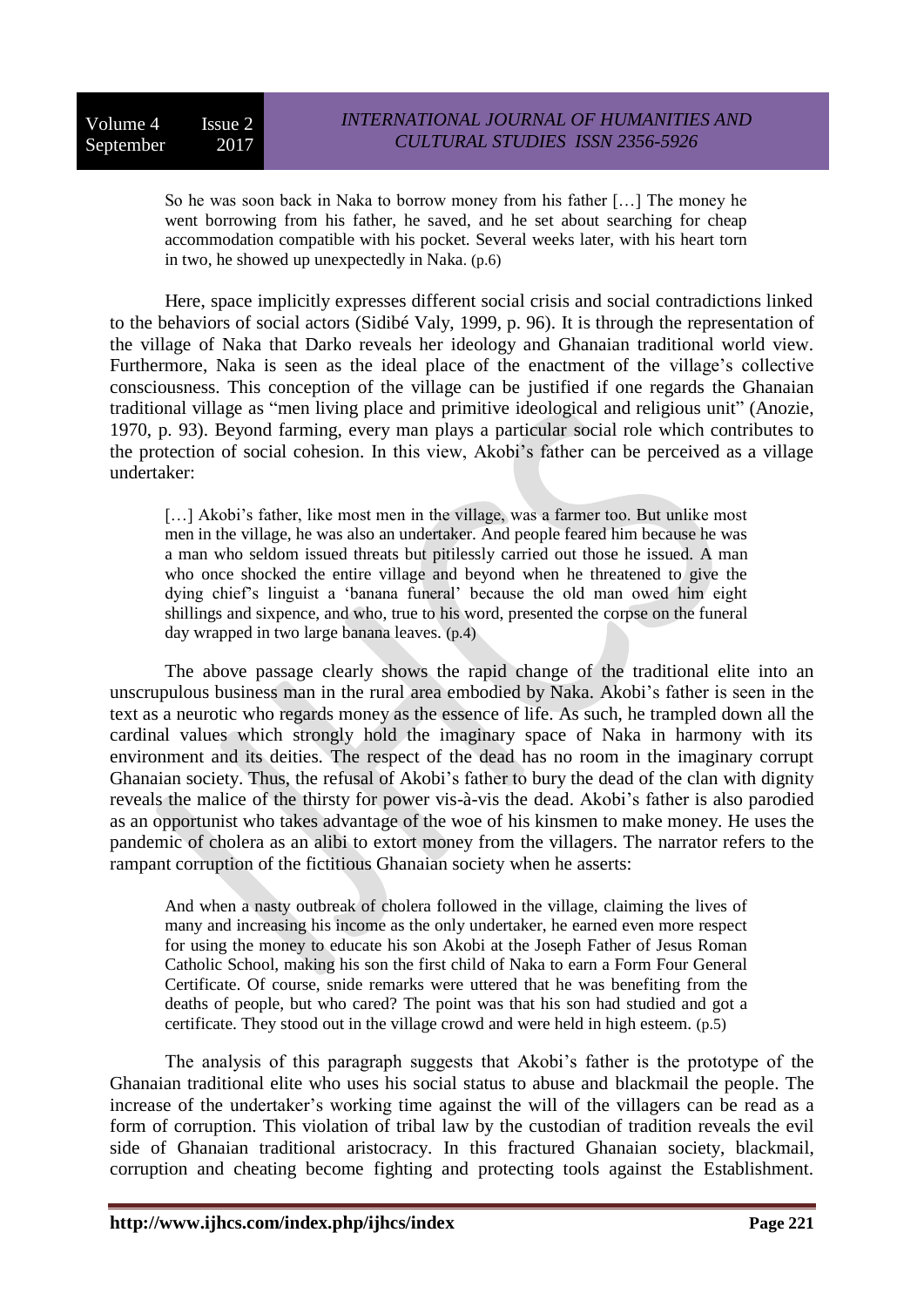Every villager knows that Akobi's father does not give a damn to the squalor of Naka's inhabitants. The appearance of money in the rural area destroys Ghanaian and African togetherness. Consequently, the solidarity and unity which constitute the very lever of community life have vanished. This depersonalization of man in the rural area will be followed by the study of Akobi's slum in the Ghanaian city.

# **2- Akobi's Slum in the Ghanaian City**

The analysis of Akobi's living place in the city is very important because as Michaël Hayat highlights, "the plot of a narrative creates an imaginary geography which portrays a real translation through interior space" (2002, p. 170). In this respect, the knowledge of Akobi's living conditions can also help the reader to understand the daily predicament of African immigrants in Europe. In the narrative, life in the urban place is totally different from the one of the rural area. When Akobi arrives in the capital Acrra, he realizes that "all that glitters is not gold". In this view, the narrator asserts that "life in the city, Akobi soon realized, was not the glamorous days and nights he had seen in his dreams. Reality hit him and hit real hard (p.5)." The urban living place changes into alienation or self-destruction place for city dwellers. The narrator depicts the living place of Akobi as follows:

To say I was shocked when Akobi brought me to his home in the city would be an understatement. I was stunned. Our homes in the village were mud and leaves but no one needed to tell a visitor they were homes. Akobi had to tell me this was his home before I believed it. First, there wasn't the group of huts with compounds about them and backyard gardens that I was used to in the village, but a cluster of shabbilyconstructed corrugated-iron sheet shelters that looked like chicken houses, while all about and between them shallow, open gutters wound their way. In these gutters, due to the lack of any drainage system, all the water from dirty washing and bathing, and urine too, collected and stayed until it evaporated. And since the rate of evaporation was slower than the rate at which the waste waters collected, the resulting standing water not only stank but also bred nasty shades of algae and generations of large flat mosquitoes that greedily fed on our blood at night. As if that wasn't enough, barely fifty yards away there was an unhygienic public toilet beside which was the area's only public dump. (p.8)

This paragraph suggests that Mara has come to stay with her husband Akobi in the Ghanaian capital, Acrra. However the "paradise" of she dreamt about suddenly becomes a nightmare. The happiness of Mara to live the city turns into sourness. Mara is extremely shocked because Akobi lives in a shanty town ranging the capital. The architecture of the rooms is indescribable. Mara prefers life in the huts of Naka built with traditional materials. She dislikes the shacks built with bricks and covered with rotten and corrugated-iron sheet. Here, the urban area is a place of insecurity, insalubrity and pimping. Moreover, Mara ironically compares the accommodations of Akobi's suburb with hen houses. The closeness of the rubbish dump, waste waters and man waste with the accommodations exposes the dwellers of these dirty slums to dangerous diseases like cholera, fever and typhoid fever.

The insalubrity of Ghanaian urban environment permits to see the social class of the owners of the slums. In the text, all the barracks of this suburb belong to a so-called Alhaji. The pseudonym Alhaji, enables the reader to understand that only strangers coming from west Africa live in this suburb. These foreigners have come to make money in Accra. They then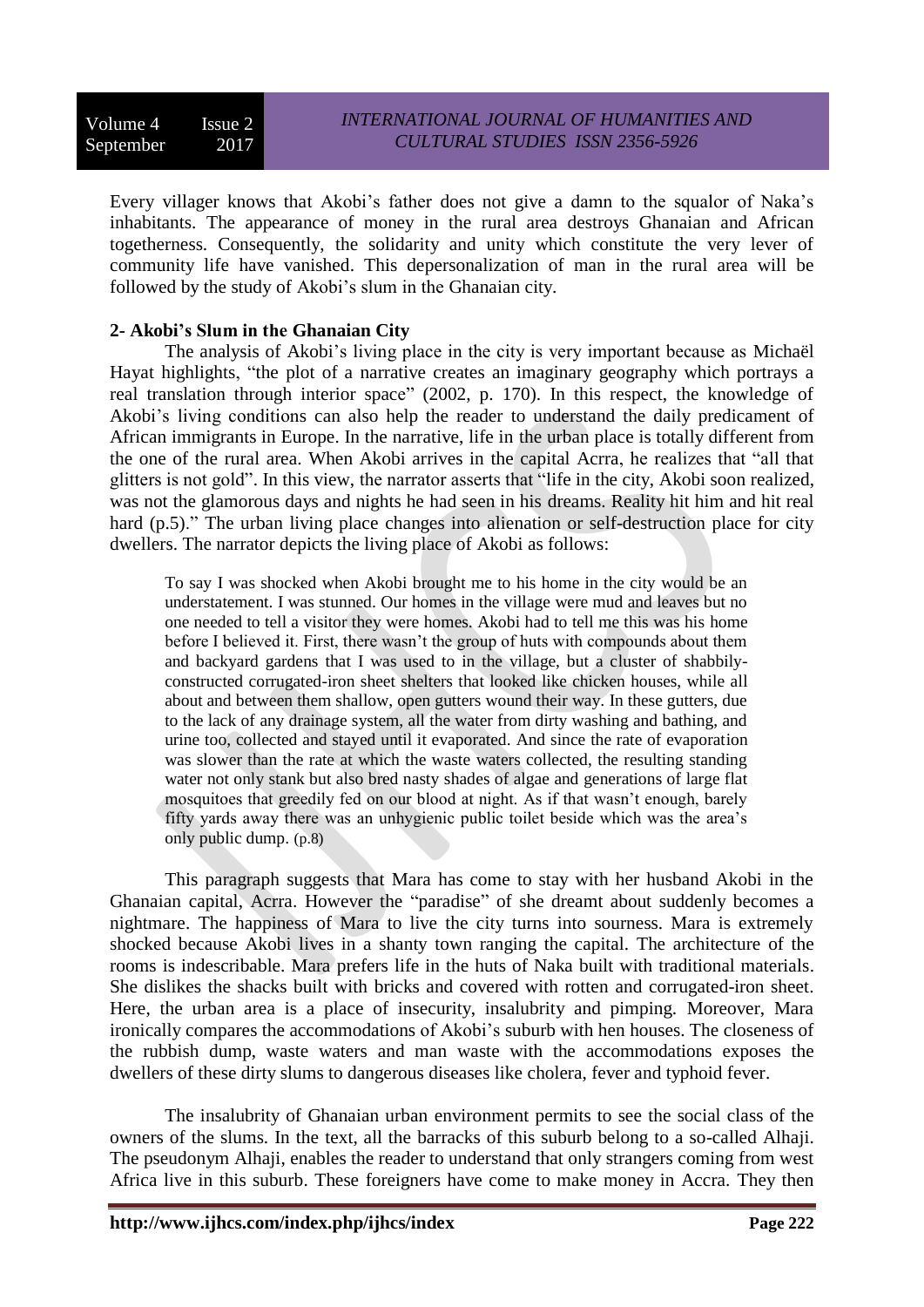live in filthy places of the capital in order to save their money. The poor image of Akobi's quarter explains the plight of the majority of Ghanaians in Darko's novel. As such, the city is portrayed as a place which comprises good and evil. The city or the urban environment is perceived as a source of happiness and sadness. It is also a place of self-knowledge and selfalienation. The depersonalization of the heroine's Mara in the urban universe can be seen in the following words of the narrator:

I, illiterate Mara, had turned into a modern woman, body and soul; a caricature pseudo-Euro-transformation that brought with it its caricature pseudo-high feel. I felt a new me. Much against my will, however (since I considered it incompatible with this new 'modern' and 'civilised' me), I visited the village medicine man a few days before my departure on the insistence of my mother. (p. 55)

In this extract, Mara regards her mental and physical alienation as a social success. This metamorphosis of the heroine can be seen through her ways of acting, dressing and speaking. Mara is very proud of her new social status of "emancipated woman" or so-called "European woman". Despite, the beauty of Accra, Mara considers the city as a kind of prison. The living place of Darko's text is then a stressing and suffocating one as seen in this paragraph:

Our room itself was just large enough for Akobi's dried-grass mattress, an old threelegged centre-table whose missing fourth leg had been substituted by a high pile of cement brick pieces, and an armchair. In one corner was Akobi's one and only portmanteau and my one and only wicker basket that served as my portmanteau. From one corner to the opposite corner was a short drying line on which Akobi always hung his grey trousers, white shirt and black tie that constituted his daily office wear, while below it his Beatles boots found their resting place. They were his pride. (pp.9-10)

Here, the poor living conditions of Akobi can be seen through the small size of his room. This room has very few things: a "dried-grass mattress", an "old three-legged table" falling apart, an "armchair", one "portmanteau", a "grey trousers," a "white shirt" and a "black tie". In the description of Akobi's living place each object of his room is mentioned once. As such, each element is then unique in its kind. The quality of the described furniture and the cloths is undesirable. Beyond this description, the narrator lays bare the misery of Akobi. The described room is compared to the accommodation of a single man or an unstable being in quest of his social references. Regarding the different elements mentioned in the above description, we note that the small size of Akobi's living place is an expression of difficult life in the city. By implication, the cohabitation of the couple seems to be much tensed. In a way, Akobi and Mara are deprived from their freedom of movement like prisoners. The precariousness of their accommodation is marked by the daily ill-treatment the "crazy husband" Akobi inflicts on Mara. The narrator highlights Mara's predicament when he argues:

'From now on you will throw Mama Kiosk's rubbish away for her and she will pay you with foodstuffs and vegetables. And since that means you need not go to the market often, I can also save by cutting down on the daily chop money I give you, you understand?' 'Yes' I replied, shaking all over. 'And sleep on your mat today. I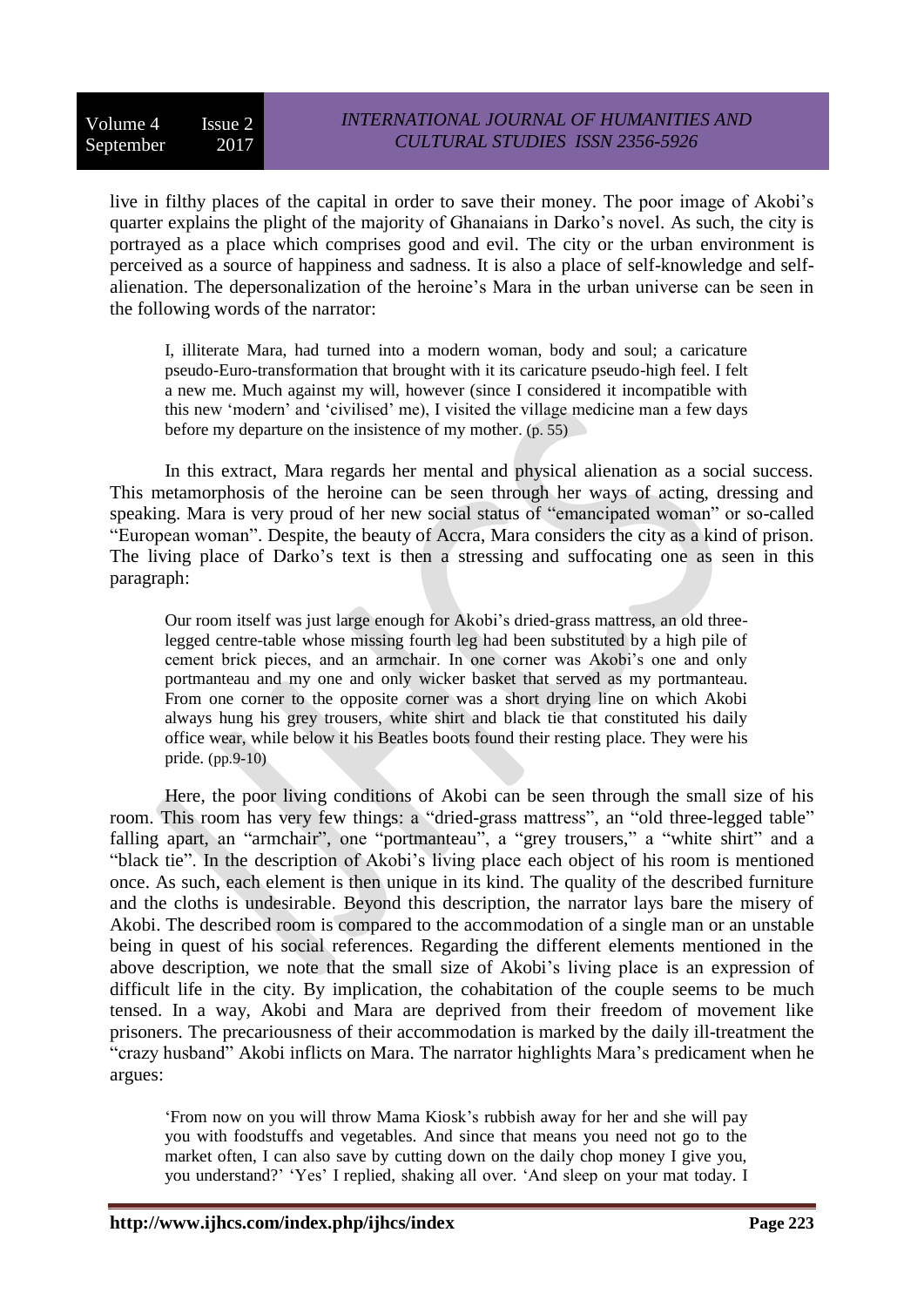want to sleep on the mattress alone' he added. He hopped into bed. Seconds later, he was snoring away. I lay there on the mat spread on the hard floor, trying to tolerate the mice and cockroaches, my eyes wide open. I lay there like that until the first rays of the morning sunlight streamed through. (pp.11-12)

The analysis of this passage shows that the city is a place of social contradictions. In this imaginary "microcosm" without social norms, self-centeredness is the best way of life. It is for this reason that Akobi benefits from the submission and the naivety of Mara. He exploits and ill-treats her as he wants. Akobi undervalues Mara when he forces her to work for Mama Kiosk against food. Akobi accepts this underrating of his wife in order to save her daily food ration. As such, Mara is perpetually traumatized by Akobi. Mara trembles like a dead banana leaf whenever her husband Akobi calls her. Akobi has no consideration for his wife Mara. To show his bestiality, he compels her to sleep on the bare floor where she becomes a prey for mice, cockroaches and mosquitoes. The weight of suffering, humiliation and beating provoke in Mara's mind a yearning for returning home:

The situation was utterly depressing, the more so because I had yet to make friends with the occupations of the other shelters. 'And even though the thought of returning to the village crossed my mind, I knew it was something I could never do. Not only would I not be welcomed back into the family, but father would never be able to afford to refund my dowry, much he'd already squandered. So, come what may, I was stuck with the flies and the blood-sucking war the mosquitoes had declared on us. I was soon to discover that these would not be my only headache. (pp. 8-9)

This paragraph reveals that Mara's intention is mainly to return home. However, she knows that her father will never accept such a sudden change of the situation. Her father will not be able to refund Akobi's dowry. Mara finally decides to cope with her plight alone. As such, Mama Kiosk draws Mara's attention to the disastrous situation she is undergoing in the Ghanaian capital, Accra. In this view, Mama Kiosk tries to convince her to start selling boiled eggs. As the narrator puts it:

It was Mama Kiosk who suggested that I should take up hawking boiled eggs to travellers at the lorry station where she had her kiosk because it was a very popular snack with them. And when in the end no better alternative cropped up, I went to Akobi with this hint. He agreed that it was worth a try, and gave me the capital for my first batch of eggs plus the sieve container.[…] I began enjoying my trade very much and daily thanked Akobi in my head that he made me start work at all. (pp.18- 19)

As revealed in the above extract, the urban area and its social realities force the heroine Mara to fight for her freedom and financial autonomy. In this sense, the selling of boiled eggs sets Mara free from the daily tension of their miserable single room. Every morning, she goes earlier to the lorry station where she sells her eggs. The different movements she daily performs between her living place and the lorry station help her to recover from the ill-treatment of Akobi. She then feels free whenever she is outside their house. Thus, the trade of eggs can be perceived as a source of liberation and unity for the couple who live in this very small single room like a hen house of Naka. In the text*,* the living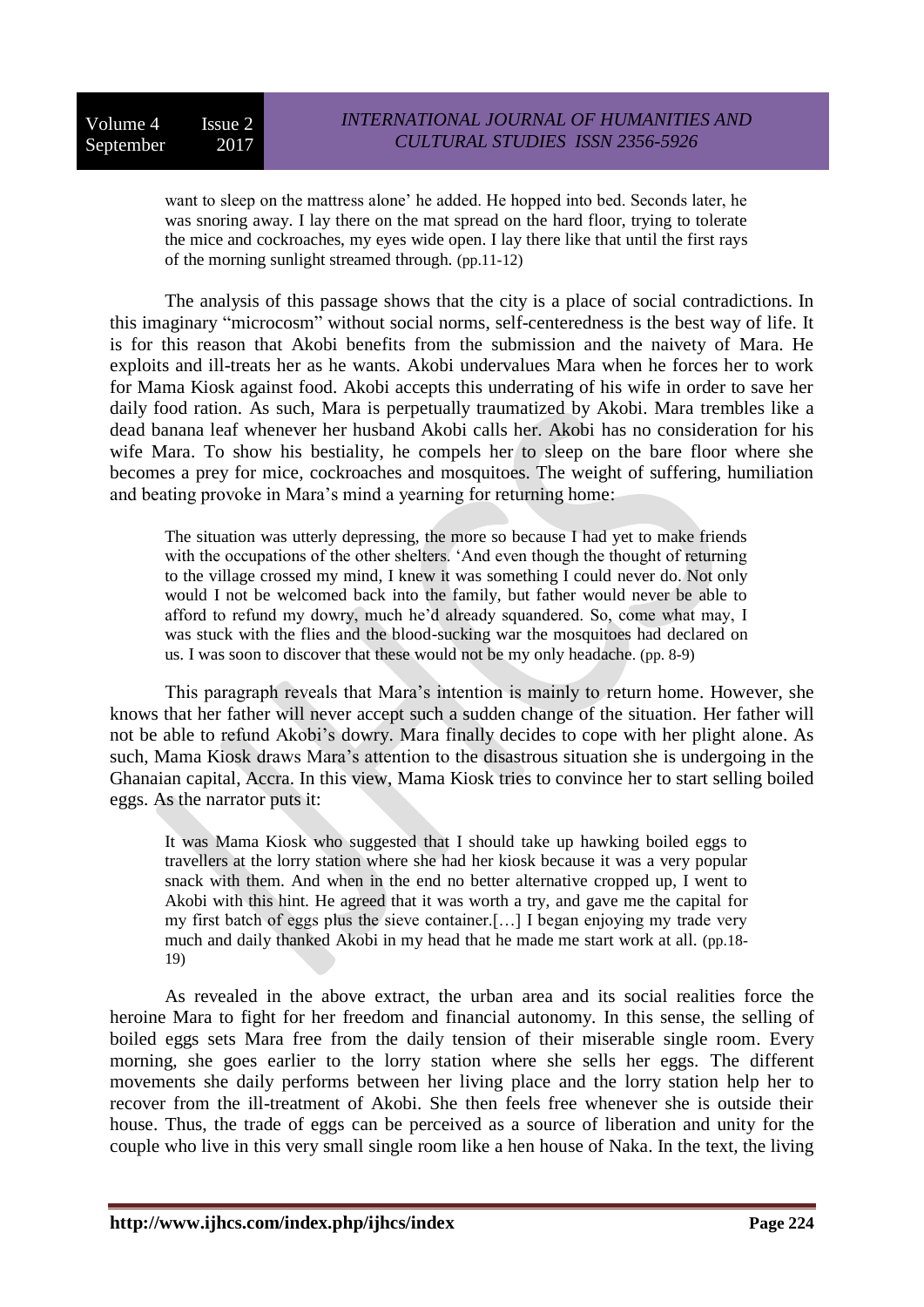place is seen as fragmented place. In this perspective, the third part of our paper deals with German urban area.

# **3- German Urban Area**

The fictionalized German universe of the text belongs to European referential space. In African unconsciousness, Europe is portrayed as a terrestrial paradise totally reserved to African wealthy leaders.

Europe to me was a place so special and so very, very far away, somewhere unimaginable, maybe even somewhere near Heaven, where not just anybody could go. A place where only the rich, those Ministers, the big doctors and lawyers who learned plenty of books and married white women could go. But Akobi? My own husband Akobi with this his two-by four corrugated-iron-sheet home situated by a public toilet and rubbish dump? (pp. 33-34)

In this paragraph, Mara considers Europe as a kind of "Eldorado" where African ministers, famous doctors and lawyers usually go to spend their holidays. Mara cannot imagine that poor people also live in this European referential "macro or micro-environment" (John Urry, 2005, p.89). This is the reason why she is very delighted when her husband Akobi informs her about her departure in Europe. "'I am going to Europe to live there for just a year or two at most' he began, and to work. Mara, do you know that there is so plenty factory and construction work waiting to be done there in Europe." (p.34). Akobi brainwashes her parents into believing that job is waiting African immigrants in Europe. He illegally joins Germany in order to flee from the misery which corrodes contemporary Ghanaian society. Years later, he invites his wife Mara to come and stay with him in Germany. When Mara reaches Germany, she realizes that the brand image of Europe which African people can see through the press is a false representation of European social reality. In this paragraph, Osey words show that the urban space of Germany is a universe where xenophobia has become a social practice.

'Mara, first we must tell you that life here in Germany for us black people, from Africa especially, is very very hard. In the eyes of the people here, we are several shades too black for their land. And many, not all, but many, don't like us, because for them we are wild things that belong in the jungle. I told you they call us monkeys, didn't I?' […] 'Okay, resumed Osey, 'it is like this: the German people, or at least those who represent them, don't want too many of us here in their country, so they do all they can to make things very difficult for us, so that we will feel humiliated and think of returning to our homeland as a palatable alternative. Do you understand?' (pp.76-77)

In this extract, we notice that the living conditions of African immigrants in Germany are very miserable. Furthermore, Germans treat Africans with contempt. They use the noun "monkeys" to refer to African immigrants. As such, Africans are compared to beats (monkeys) which live in German urban zone. The text also suggests that foreigners are considered as a serious threat for the social security of Germans. In addition, the qualified young Germans without job regard African immigrants as a main cause of their plight. To cope with international economic crisis, European political leaders put into force drastic measures to stop the massive coming of Africans in European. In this passage, Osey's words show that African immigrants are not always welcomed in Europe: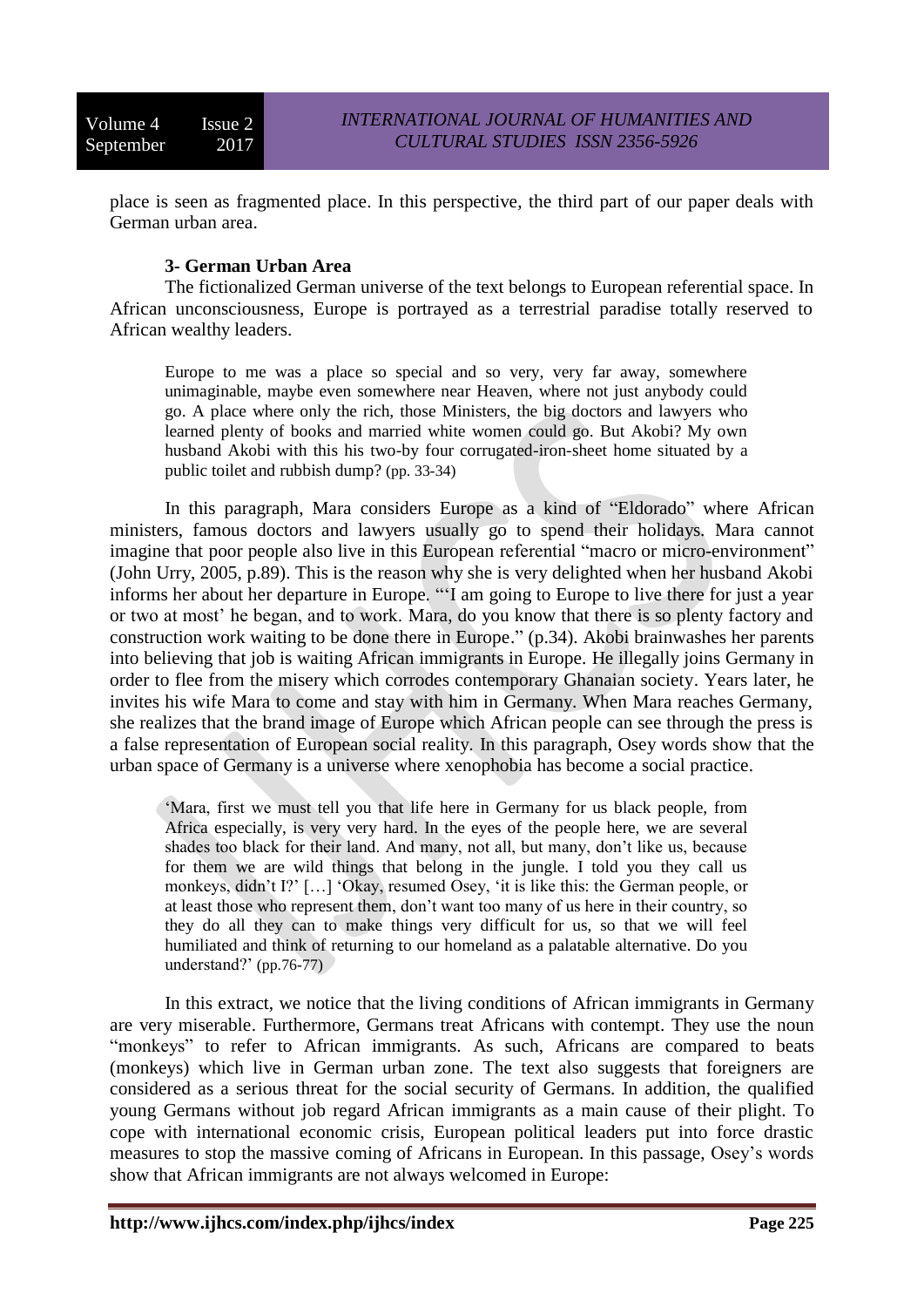'Okay, Mara, let me put it this way. One or two monkeys about the civilized man's house are acceptable, but when the monkeys send for their long line of relatives and friends, the "civilized" house owner begins to react. He is prepared to tolerate one or two monkeys about his house, even be kind to them to show what a good heart he has. But when the monkeys too get taken in by his pseudo-kindness and, encouraged by it, send for the others, the "civilized" man shows his real face. And it's almost never a pleasant face, Mara. Do you get me?' (p.76)

In a way, this text is an expression of Germans' contempt vis-à-vis African immigrants. These immigrants are regarded as savages who pollute the peaceful atmosphere of Germany. By implication, their presence in this referential space provokes a real problem of cohabitation. African immigrants create transitional solutions to fight against xenophobia, hatred, poverty and humiliation. They use unusual methods to avoid the law against illicit immigration: organized prostitution, marriage on measure, illegal polygamy, stealing and falsehood. Additionally, the German living place reveals itself as a world of immorality. Mara's reaction to the pornographic film highlights the bestiality of African immigrants in Europe:

The people on the screen, they were…that is to say, they were several men and women all together, about fifteen or so, among them, black women, Africans; and they were doing it there…there on the screen! They were actually doing the thing plain plain there on the screen before everybody. And there was no trace of shame or whatever on their faces. Not one bit! It was a shock for me, my first shock, my first horror. And yet, my first lesson too. It began to dawn on me that I was in a complete new society where the values were different from those at home. […] Here, action film à la Osey, was raw obscenity. (pp. 61-62)

Here, Osey compels Mara to watch pornographic films. The lewd pictures of this film enable Mara to see German urban area as a place of self-destruction or self-alienation. Mara is then astonished to see African women who enjoy having sex with many men at the same time in the open air. As seen in these pornographic films, Africans women play very significant roles without fear or shame. This film can be regarded as a kind of initiation for sexology courses which Osey intends to implant in Mara's mind. The objective of this movie is to prepare Mara's mind to the working process of sex industry. Akobi turns Mara against her will into a "sex worker". Osey's wife Vivian helps Mara to better understand the role of African women in Germany. The unvoiced comment of Vivian's words shows that African immigrants use fraudulent ways to bring their African wives in Europe where they used as sexual slaves. Vivian tries to encourage Mara to accept a position in the industry of sex when she asserts:

'Mara, our life here is very hard, you know. But how can I return home emptyhanded? It was Osey who made all the arrangements for me to come here. My brothers and my family only contributed to my fare. And you know the plenty money that goes into the passport. I came here full of hope and found that here, too, I have to continue depending wholly on Osey. He makes every arrangement and simply gives me orders. Even the money that I make, he controls it. I can't buy anything without his consent, not even for my own mother at home.' 'You work?' I asked.

'If what I do can be call work, then yes, I work'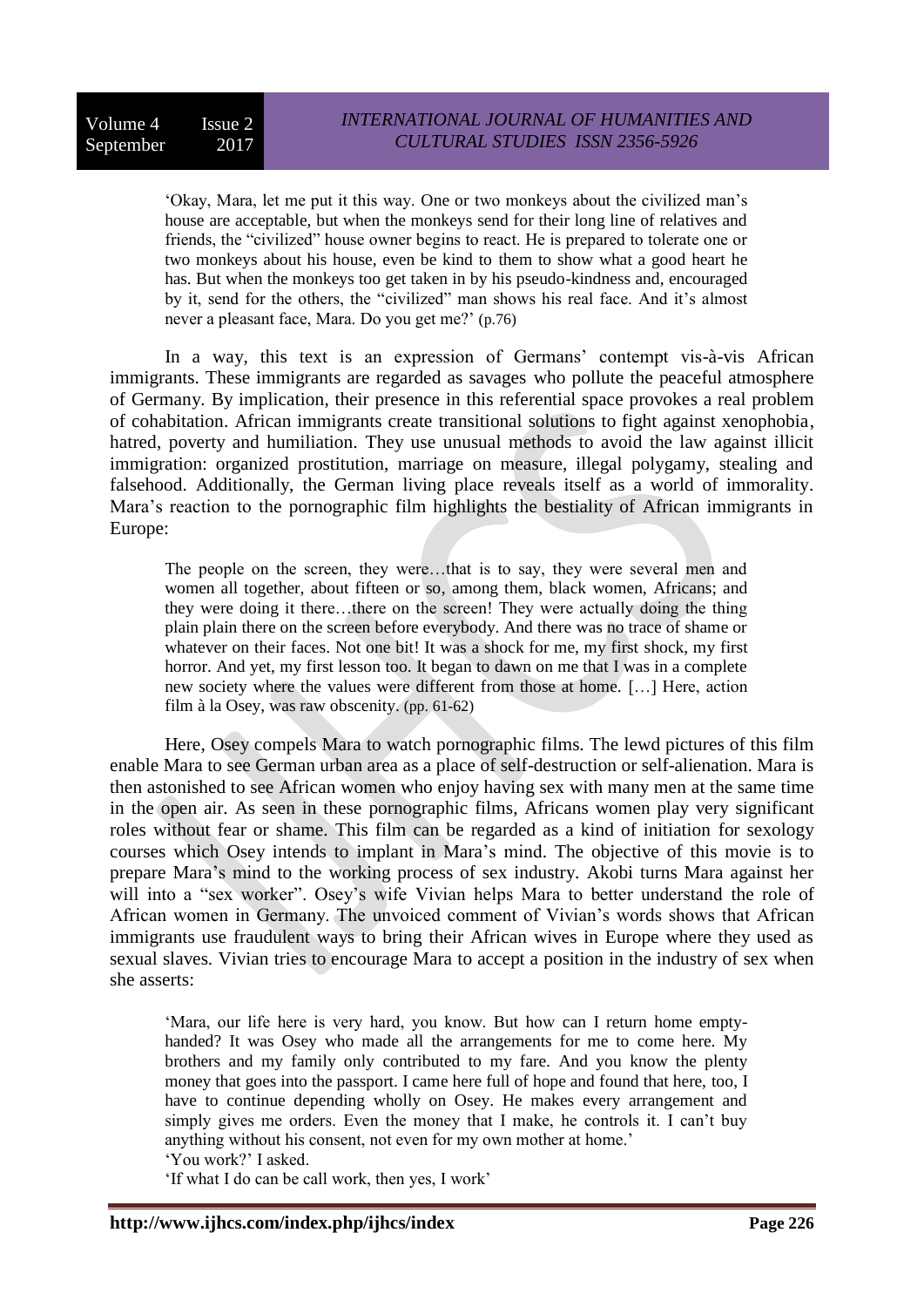'Where do you work? What do you do? I asked.

'I can't tell you. Osey strictly forbids me to.'

Please, 'I begged. 'I won't tell him you told me.'

'No', she replied firmly. And I knew that she wouldn't tell me unless Osey ordered her to do so.

In this paragraph, German space is depicted as a world of evil where African immigrants use their wives as a means of exchange to cope with poverty. Here, Vivian is seen as a sexual object which Osey proposes to men to satisfy their sexual appetite against money. Osey believes that he can even decide the death of his wife Vivian.

### **Conclusion**

At the end of this study, we realize that space can have a great impact on the actions and behaviors of characters. The living place of Amma Darko's *Beyond the Horizon*, is an unstable and fragmented universe. This fragmentation of space compels the heroine Mara and her husband Akobi to travel in three different living places: the rural living place of Naka, Akobi's slum in the Ghanaian city and German urban area. These different fictionalized places play specific social functions in the plot. Furthermore, all these spaces of representations full of imaginary and symbolism are originated from the history of the people (Lefèbvre, 1980, p.52). Amma Darko uses the representation of space to depict the bribery, the malice and the bestiality of African immigrants in Europe. Amma Darko through her narrative tries to break into pieces the patriarchal ruling system. She employs a highly subjective female standpoint which is expressed through verbal violence or language which is deflationary and condemnatory of men, including insults and curses. Mara's realization to resist ideology is animated by her recognition of the loss of her dignity (Umezurike, 2015, p.157). Amma Darko's text is then a quest for the restoration of women dignity and a yearning for cultural identity and democracy.